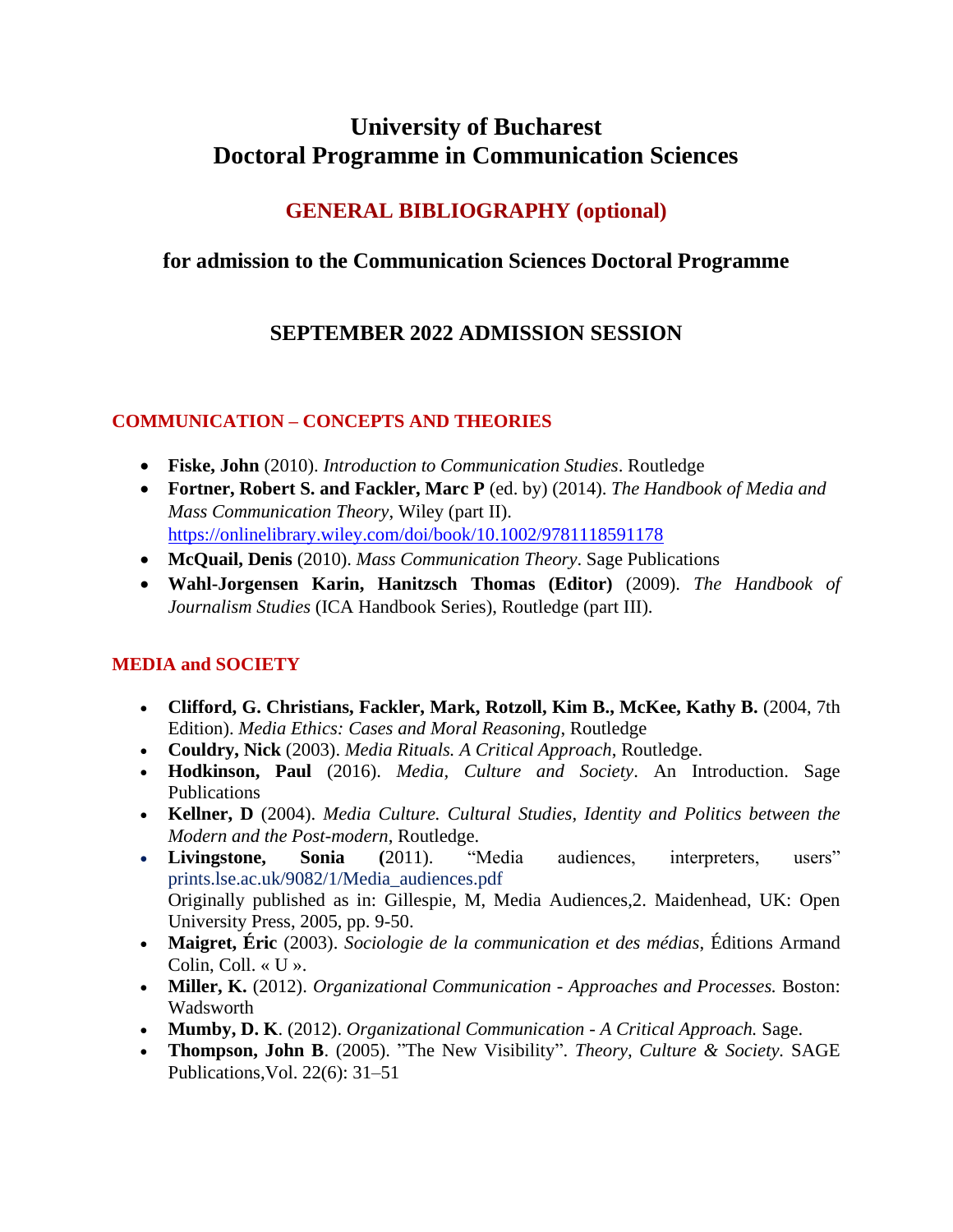• **Wodak, Ruth and Koller, Veronika** (ed. by) (2008). *Handbook of Communication in the Public Sphere*, DeGruyter Mouton

#### **COMMUNICATION, JOURNALISM, DIGITAL MEDIA**

- **Fenton, Natalie (2010),"**Drowning or Waving? New Media, Journalism and Democracy", https://www.researchgate.net/publication/265008025 Drowning or Waving New Medi a\_Journalism\_and\_Democracy
- **George-Palilonis, Jennifer** (2017). *A practical guide to graphics reporting: information graphics for print, Web & Broadcast*. 2th Ed. New York; London: Routledge; Taylor & Francis Group.
- **Hendricks, John Allen; Mims, Bruce (**2018). *The Radio station: broadcasting, podcasting and streaming* - Tenth edition. - New York; London: Routledge; Taylor & Francis Group.
- **Kirk, Andy (**2016)**.** *Data Visualizations: a handbook for data Driven Design*. Los Angeles; London; New Delhi: SAGE.
- **Peters, C., & Broersma, M. (2017).** "Introduction" . In C. Peters & M. Broersma (Eds.) *Rethinking Journalism Again: Societal role and public relevance in a digital age*  **Routledge[.https://www.researchgate.net/publication/308418291\\_Rethinking\\_Journa](https://www.researchgate.net/publication/308418291_Rethinking_Journalism_Again_Introduction_Towards_a_functional_perspective_on_journalism) [lism\\_Again\\_Introduction\\_Towards\\_a\\_functional\\_perspective\\_on\\_journalism's\\_role](https://www.researchgate.net/publication/308418291_Rethinking_Journalism_Again_Introduction_Towards_a_functional_perspective_on_journalism) [\\_and\\_relevance](https://www.researchgate.net/publication/308418291_Rethinking_Journalism_Again_Introduction_Towards_a_functional_perspective_on_journalism)**
- **Steensen, Steen and Westlund, Oscar (2021)** *What is Digital Journalism Studies?* Routledge **[https://www.researchgate.net/profile/Oscar-](https://www.researchgate.net/profile/Oscar-Westlund/publication/342943405_)[Westlund/publication/342943405\\_](https://www.researchgate.net/profile/Oscar-Westlund/publication/342943405_)**
- **Weaver, David H.; Willnat, Lars** (eds.). (2012). *The Global Journalist in the 21st Century*. Routledge: New York and London <https://osf.io/d32mn/download>

#### **POLITICAL COMMUNICATION**

- **Castells, Manuel** (2007). "Communication, Power and Counter-Power in the Network Society"*, International Journal of Communication* 1, 238-266
- **Dahlgren, Peter** (2005). "The Internet, Public Spheres, and Political Communication: Dispersion and Deliberation", *Political Communication*, Taylor & Francis Inc 22:147– 162.
- **Louw, Eric. P** (2005). *The Media and Political Process*, Sage Publications, p.75-106
- **McNair, Brian** (2017). *An Introduction to Political Communication*. Routledge.
- **Lilleker, Darren. G** (2006). *Key Concepts in Political Communication*. Sage Publications
- **Papacharissi, Zizi** (2009). "The virtual sphere 2. The internet, the public sphere, and beyond" In: [Chadwick,](https://www.routledgehandbooks.com/author/Andrew_Chadwick) Andrew, [Howard,](https://www.routledgehandbooks.com/author/Philip%20N._Howard) Philip N. (ed. by), *Routledge Handbook of Internet Politics* https://zizi.people.uic.edu/Site/Research\_files/HIP%20- %20Papacharissi.pdf